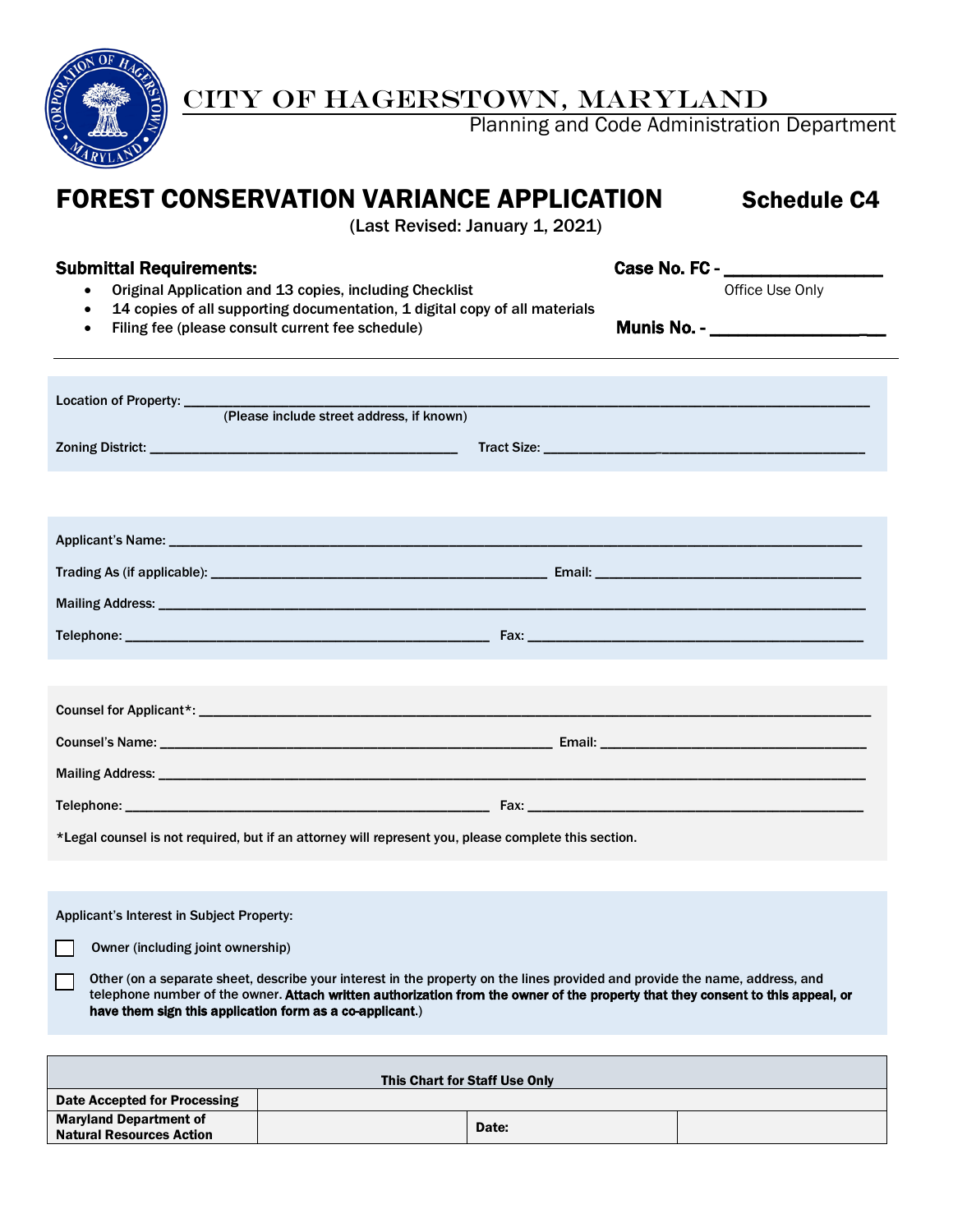#### Variance Requests:

The applicant applies to the Planning Commission for approval of a variance (or variances) to the Forest Conservation Ordinance as follows:

|              | **See<br><b>Below</b> | <b>Applicable Section of</b><br><b>Forest Conservation</b><br><b>Ordinance</b><br>(Article 7, LMC) | <b>Type of Regulation</b>            | <b>Ordinance</b><br><b>Requirement</b>                                       | <b>Variance Requested</b>                                                                                        |
|--------------|-----------------------|----------------------------------------------------------------------------------------------------|--------------------------------------|------------------------------------------------------------------------------|------------------------------------------------------------------------------------------------------------------|
| Example      |                       | F.3.c.                                                                                             | Retention of existing large<br>trees | Retain trees of 30 or<br>more inches in<br>diameter 4.5 feet<br>above ground | Remove one 36-inch<br>diameter elm tree. Tree is<br>in dying condition due to<br>disease and root<br>disturbance |
| $\mathbf{1}$ |                       |                                                                                                    |                                      |                                                                              |                                                                                                                  |
| 2.           |                       |                                                                                                    |                                      |                                                                              |                                                                                                                  |
| 3.           |                       |                                                                                                    |                                      |                                                                              |                                                                                                                  |
| 4.           |                       |                                                                                                    |                                      |                                                                              |                                                                                                                  |
| 5.           |                       |                                                                                                    |                                      |                                                                              |                                                                                                                  |

\*\* For applications involving multiple lots or properties, use this column to identify the specific lot that is the subject of this individual request. If only one property is involved in this application, please disregard this column.

If more than five variances are being applied for, please attach a separate sheet of paper describing the remaining variances using this chart format.

### Variance Exhibit:

In order for the Planning Commission to have a clear understanding of the unique conditions of your property and your variance request(s), when your application affects the layout of your project, you must submit a drawing of the project with your application. The drawing must show the conditions on the site, the unique circumstances that affect your request, and the conditions that would result if your request is approved.

### Documentation Required in Ordinance to Justify Variance Requests:

The Ordinance (Article 7, Section M) requires that the following information be provided for the Planning Commission to entertain your request. The Planning Commission will make a decision on your application based on conformance with this information. The space following each criteria is provided to assist you in preparing your testimony to the Commission. For additional space, please attach additional sheets.

A. A person may request a variance from this ordinance be granted by the Planning Commission if the person demonstrates that enforcement would result in unwarranted hardship. Please describe your unwarranted hardship.

\_\_\_\_\_\_\_\_\_\_\_\_\_\_\_\_\_\_\_\_\_\_\_\_\_\_\_\_\_\_\_\_\_\_\_\_\_\_\_\_\_\_\_\_\_\_\_\_\_\_\_\_\_\_\_\_\_\_\_\_\_\_\_\_\_\_\_\_\_\_\_\_\_\_\_\_\_\_\_\_\_\_\_\_\_\_\_\_\_\_\_\_\_\_\_\_\_\_\_\_\_\_\_\_\_\_\_\_\_\_\_\_\_\_

\_\_\_\_\_\_\_\_\_\_\_\_\_\_\_\_\_\_\_\_\_\_\_\_\_\_\_\_\_\_\_\_\_\_\_\_\_\_\_\_\_\_\_\_\_\_\_\_\_\_\_\_\_\_\_\_\_\_\_\_\_\_\_\_\_\_\_\_\_\_\_\_\_\_\_\_\_\_\_\_\_\_\_\_\_\_\_\_\_\_\_\_\_\_\_\_\_\_\_\_\_\_\_\_\_\_\_\_\_\_\_\_\_\_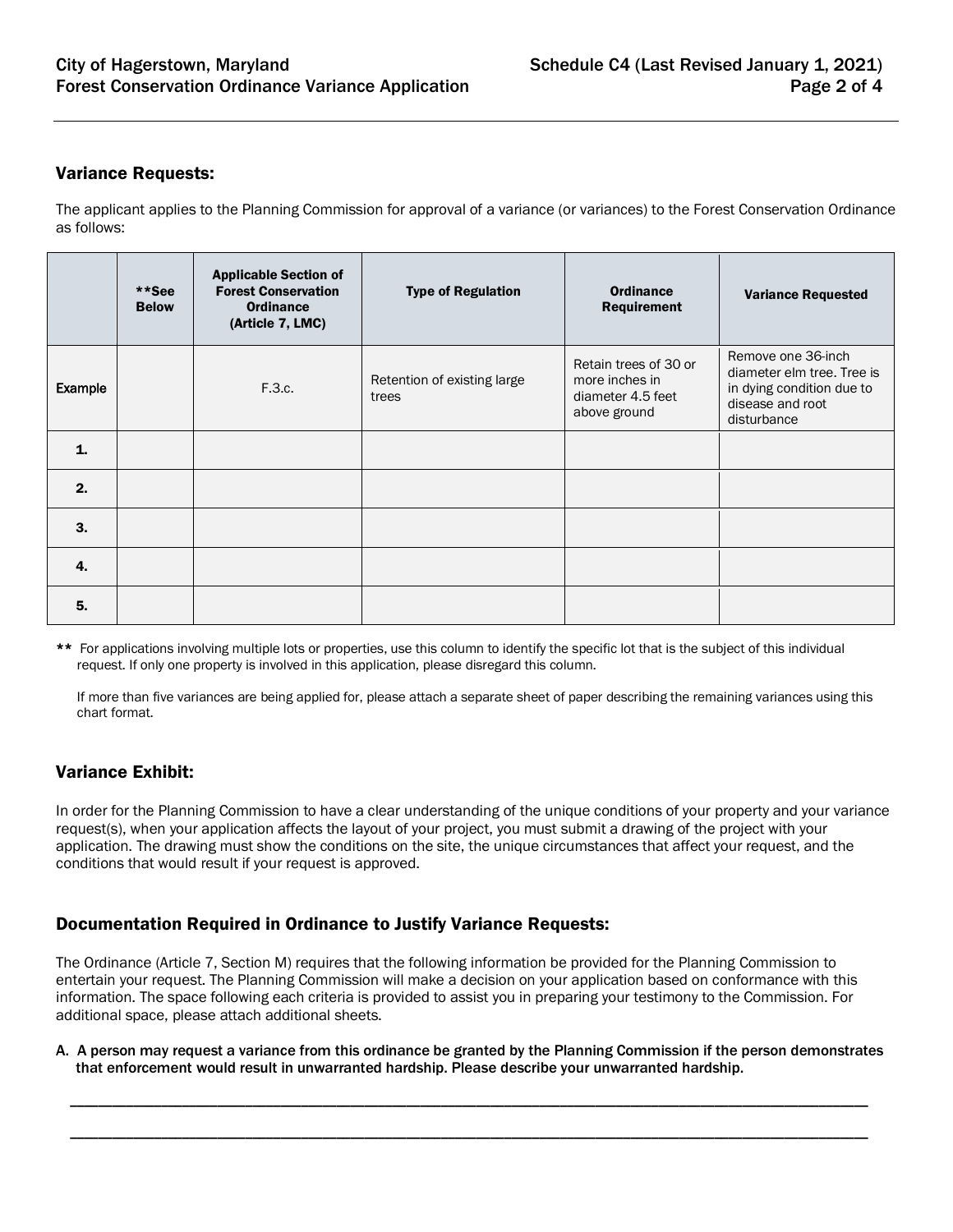- B. Describe the special conditions peculiar to the property which would cause the unwarranted hardship.
- C. Describe how enforcement of these rules will deprive the applicant of rights commonly enjoyed by others in similar areas.

\_\_\_\_\_\_\_\_\_\_\_\_\_\_\_\_\_\_\_\_\_\_\_\_\_\_\_\_\_\_\_\_\_\_\_\_\_\_\_\_\_\_\_\_\_\_\_\_\_\_\_\_\_\_\_\_\_\_\_\_\_\_\_\_\_\_\_\_\_\_\_\_\_\_\_\_\_\_\_\_\_\_\_\_\_\_\_\_\_\_\_\_\_\_\_\_\_\_\_\_\_\_\_\_\_\_\_\_\_\_\_\_\_\_

\_\_\_\_\_\_\_\_\_\_\_\_\_\_\_\_\_\_\_\_\_\_\_\_\_\_\_\_\_\_\_\_\_\_\_\_\_\_\_\_\_\_\_\_\_\_\_\_\_\_\_\_\_\_\_\_\_\_\_\_\_\_\_\_\_\_\_\_\_\_\_\_\_\_\_\_\_\_\_\_\_\_\_\_\_\_\_\_\_\_\_\_\_\_\_\_\_\_\_\_\_\_\_\_\_\_\_\_\_\_\_\_\_\_

\_\_\_\_\_\_\_\_\_\_\_\_\_\_\_\_\_\_\_\_\_\_\_\_\_\_\_\_\_\_\_\_\_\_\_\_\_\_\_\_\_\_\_\_\_\_\_\_\_\_\_\_\_\_\_\_\_\_\_\_\_\_\_\_\_\_\_\_\_\_\_\_\_\_\_\_\_\_\_\_\_\_\_\_\_\_\_\_\_\_\_\_\_\_\_\_\_\_\_\_\_\_\_\_\_\_\_\_\_\_\_\_\_\_

\_\_\_\_\_\_\_\_\_\_\_\_\_\_\_\_\_\_\_\_\_\_\_\_\_\_\_\_\_\_\_\_\_\_\_\_\_\_\_\_\_\_\_\_\_\_\_\_\_\_\_\_\_\_\_\_\_\_\_\_\_\_\_\_\_\_\_\_\_\_\_\_\_\_\_\_\_\_\_\_\_\_\_\_\_\_\_\_\_\_\_\_\_\_\_\_\_\_\_\_\_\_\_\_\_\_\_\_\_\_\_\_\_\_

D. Verify that the granting of the variance would not confer on the applicant a special privilege that would be denied to other applicants.

\_\_\_\_\_\_\_\_\_\_\_\_\_\_\_\_\_\_\_\_\_\_\_\_\_\_\_\_\_\_\_\_\_\_\_\_\_\_\_\_\_\_\_\_\_\_\_\_\_\_\_\_\_\_\_\_\_\_\_\_\_\_\_\_\_\_\_\_\_\_\_\_\_\_\_\_\_\_\_\_\_\_\_\_\_\_\_\_\_\_\_\_\_\_\_\_\_\_\_\_\_\_\_\_\_\_\_\_\_\_\_\_\_\_

\_\_\_\_\_\_\_\_\_\_\_\_\_\_\_\_\_\_\_\_\_\_\_\_\_\_\_\_\_\_\_\_\_\_\_\_\_\_\_\_\_\_\_\_\_\_\_\_\_\_\_\_\_\_\_\_\_\_\_\_\_\_\_\_\_\_\_\_\_\_\_\_\_\_\_\_\_\_\_\_\_\_\_\_\_\_\_\_\_\_\_\_\_\_\_\_\_\_\_\_\_\_\_\_\_\_\_\_\_\_\_\_\_\_

\_\_\_\_\_\_\_\_\_\_\_\_\_\_\_\_\_\_\_\_\_\_\_\_\_\_\_\_\_\_\_\_\_\_\_\_\_\_\_\_\_\_\_\_\_\_\_\_\_\_\_\_\_\_\_\_\_\_\_\_\_\_\_\_\_\_\_\_\_\_\_\_\_\_\_\_\_\_\_\_\_\_\_\_\_\_\_\_\_\_\_\_\_\_\_\_\_\_\_\_\_\_\_\_\_\_\_\_\_\_\_\_\_\_

\_\_\_\_\_\_\_\_\_\_\_\_\_\_\_\_\_\_\_\_\_\_\_\_\_\_\_\_\_\_\_\_\_\_\_\_\_\_\_\_\_\_\_\_\_\_\_\_\_\_\_\_\_\_\_\_\_\_\_\_\_\_\_\_\_\_\_\_\_\_\_\_\_\_\_\_\_\_\_\_\_\_\_\_\_\_\_\_\_\_\_\_\_\_\_\_\_\_\_\_\_\_\_\_\_\_\_\_\_\_\_\_\_\_

- E. Verify that the variance request is not based on conditions or circumstances which are the result of actions by the applicant.
- F. Verify that the request does not arise from a condition relating to land or building use, either permitted or nonconforming, on a neighboring property.

\_\_\_\_\_\_\_\_\_\_\_\_\_\_\_\_\_\_\_\_\_\_\_\_\_\_\_\_\_\_\_\_\_\_\_\_\_\_\_\_\_\_\_\_\_\_\_\_\_\_\_\_\_\_\_\_\_\_\_\_\_\_\_\_\_\_\_\_\_\_\_\_\_\_\_\_\_\_\_\_\_\_\_\_\_\_\_\_\_\_\_\_\_\_\_\_\_\_\_\_\_\_\_\_\_\_\_\_\_\_\_\_\_\_

\_\_\_\_\_\_\_\_\_\_\_\_\_\_\_\_\_\_\_\_\_\_\_\_\_\_\_\_\_\_\_\_\_\_\_\_\_\_\_\_\_\_\_\_\_\_\_\_\_\_\_\_\_\_\_\_\_\_\_\_\_\_\_\_\_\_\_\_\_\_\_\_\_\_\_\_\_\_\_\_\_\_\_\_\_\_\_\_\_\_\_\_\_\_\_\_\_\_\_\_\_\_\_\_\_\_\_\_\_\_\_\_\_\_

\_\_\_\_\_\_\_\_\_\_\_\_\_\_\_\_\_\_\_\_\_\_\_\_\_\_\_\_\_\_\_\_\_\_\_\_\_\_\_\_\_\_\_\_\_\_\_\_\_\_\_\_\_\_\_\_\_\_\_\_\_\_\_\_\_\_\_\_\_\_\_\_\_\_\_\_\_\_\_\_\_\_\_\_\_\_\_\_\_\_\_\_\_\_\_\_\_\_\_\_\_\_\_\_\_\_\_\_\_\_\_\_\_\_

\_\_\_\_\_\_\_\_\_\_\_\_\_\_\_\_\_\_\_\_\_\_\_\_\_\_\_\_\_\_\_\_\_\_\_\_\_\_\_\_\_\_\_\_\_\_\_\_\_\_\_\_\_\_\_\_\_\_\_\_\_\_\_\_\_\_\_\_\_\_\_\_\_\_\_\_\_\_\_\_\_\_\_\_\_\_\_\_\_\_\_\_\_\_\_\_\_\_\_\_\_\_\_\_\_\_\_\_\_\_\_\_\_\_

\_\_\_\_\_\_\_\_\_\_\_\_\_\_\_\_\_\_\_\_\_\_\_\_\_\_\_\_\_\_\_\_\_\_\_\_\_\_\_\_\_\_\_\_\_\_\_\_\_\_\_\_\_\_\_\_\_\_\_\_\_\_\_\_\_\_\_\_\_\_\_\_\_\_\_\_\_\_\_\_\_\_\_\_\_\_\_\_\_\_\_\_\_\_\_\_\_\_\_\_\_\_\_\_\_\_\_\_\_\_\_\_\_\_

G. Verify that the granting of a variance will not adversely affect water quality.

#### Maryland Department of Natural Resources Action:

A copy of this application will be sent to the Maryland Department of Natural Resources (DNR) within 15 days of its submission to the Planning and Code Administration Department. The DNR has the right and authority to initiate or intervene in an administrative, judicial, or other original proceeding or appeal in the state concerning an approval of a variance under the Natural Resources Article, Section 5-1601-5-1612, Annotated Code of Maryland, or this ordinance.

Such objection or intervention does not preclude the applicant from proceeding with the request, unless otherwise prohibited by law.